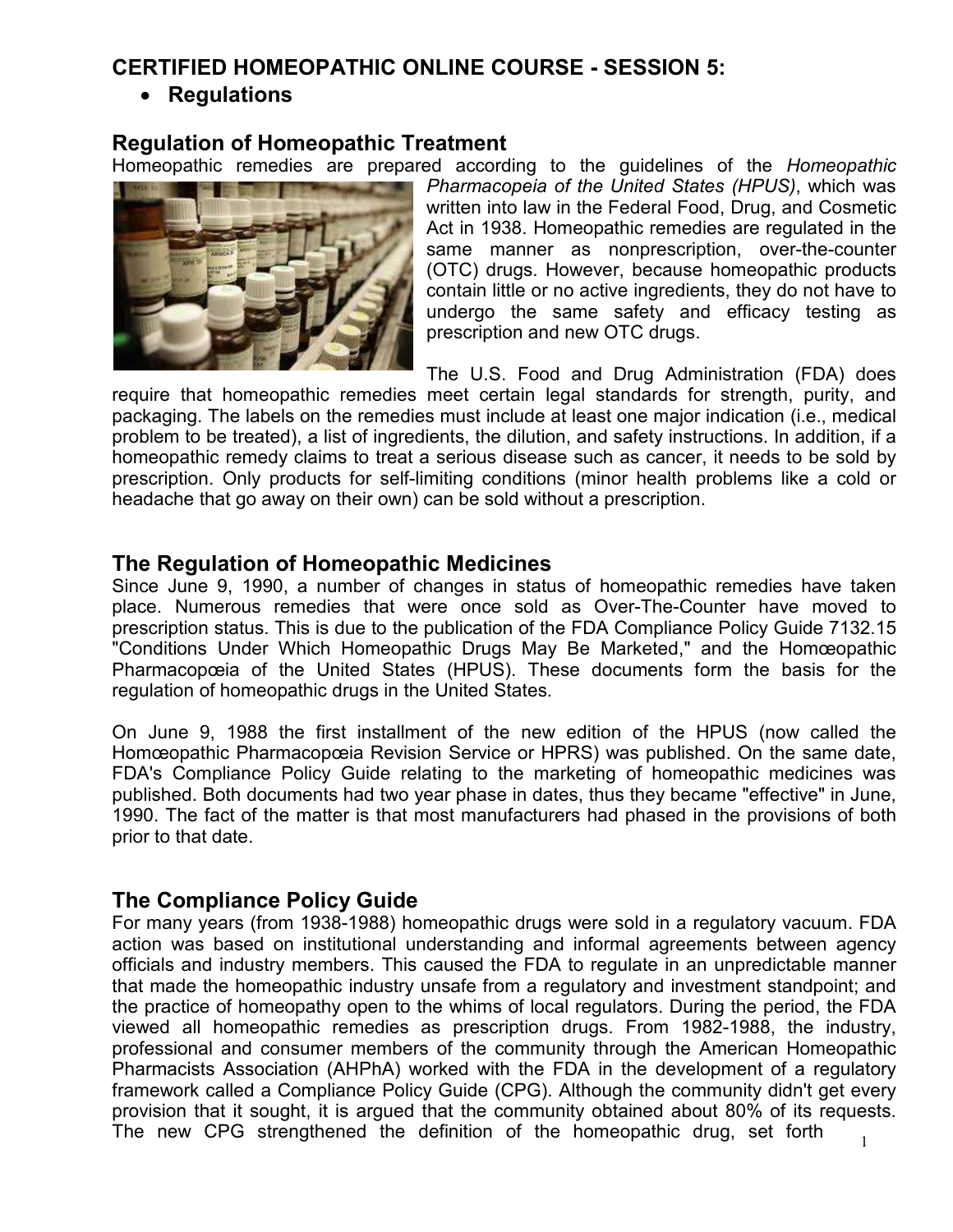guidelines for the prescription and nonprescription drugs and made clear packaging and labeling guidelines.

## **Rx and Homeopathic Medicines**

The most important element was that the CPG established that homeopathic drugs could be

OTC; setting guidelines for an OTC homeopathic drug by saying that an OTC homeopathic was a homeopathic drug claimed for a self limiting condition which did not require medical diagnosis or monitoring and was non-toxic. Further, such drugs, whether sold on an active or reactive basis, needed to be fully labeled with at least one indication for use (and a package insert if Rx.) At one time, the industry was required to drop all Latin labeling but was able to get the regulation rescinded. The industry was not pleased with these restrictions, but they were better than the worst



case scenario of all homeopathic drugs having the status of prescription products.

### **Official and Non-Official Homeopathic Medicines**

One could appreciate the FDA's actions from their vantage point of safety and efficacy. There was one other thing that FDA demanded. That was that the new Pharmacopoeia be "cleaned up" within the guidelines. Any drug included in the HPRS would be considered "official" and those not included in the HPRS would be "non-official." According to the understanding, any official drug could be sold without any further documentation being by the manufacturer.

Non-official drugs would require the manufacturer to produce a proving or sufficient clinical data for the FDA to make a determination as to whether the drug was in fact homeopathic. FDA still reserves the right to revise their criteria for what determines a homeopathic drug. The construct of an official and non-official drug is one that certainly benefits the community, although FDA has expressed a lack of comfort with the idea. The result was a new focus on the HPRS.

# **The Role of the HPCUS**

The HPUS is "written" by a group of pharmacists, physicians and lay people who meet 3-6



times a year to review monographs (information about specific drugs) and pharmacy procedures. Currently, there are about 1,350 drugs in the Pharmacopœia, 440 or so are prescription in some potency and 20 or so are Rx. For a drug to be included in the HPUS, it needs to have sufficient clinical data or proving to show efficacy. The process for review is very formal as are the criteria for acceptance. Both Resonance and *Homeopathy Today* have published extensively on

these topics. All of the Pharmacopœia's activities are published for 90 days for public comment in *Resonance* and Homeopathy Today, among others. The decisions are finalized by the HPUS Board of Directors. OTC/Rx status is determined by the criteria outlined in the CPG, effectively toxicity and OTC uses for the products, i.e. a drug needs to be non-toxic and have an OTC indication for it to be classed OTC. The HPRS is a dynamic document, which can change. The changes are published in June and December of each year.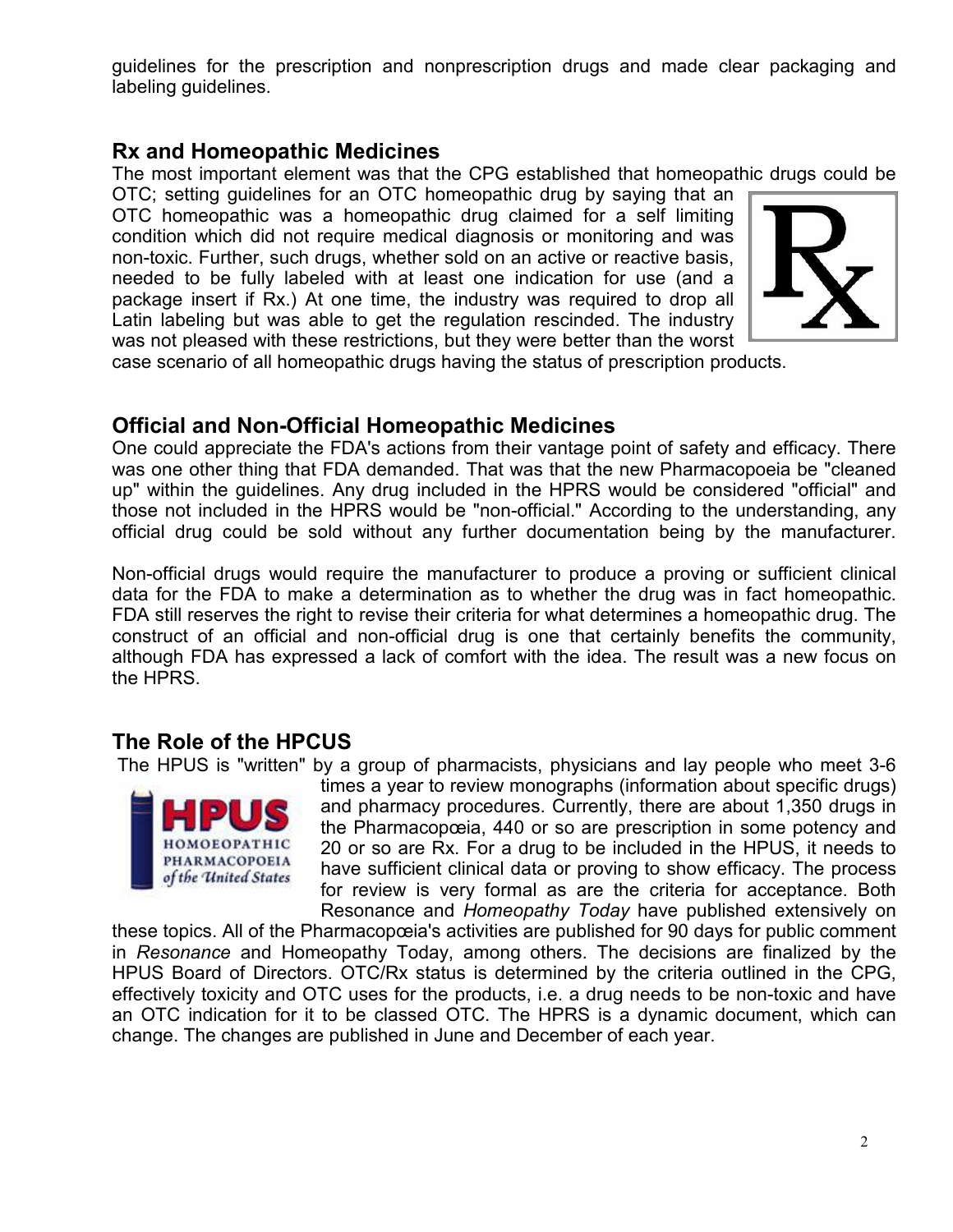### **Licensure**

It is important to note that when looking at the distinction between OTC and Rx, one is compelled to look at the "lowest common denominator", that is the consumer in a natural foods store or pharmacy, not a trained homeopath. This has caused some problems as it relates to licensure, as many people who are very competently trained to use homeopathic remedies lack the license to obtain Rx products. The new results of the increased regulation of homeopathy is that, whether we agree with them or not, there are now clearly established guidelines for the manufacturing, marketing and sale of homeopathic medicines. When one considers that OTC homeopathic remedies were technically illegal prior to the Compliance Policy Guide, one can appreciate that the OTC is indeed a mixed blessing. On the one hand, many homeopathic remedies are now able to be sold over the counter without fear. Of course, there are some remedies, which continue to be prescription items. Clearly, this presents little difficulty for the fully licensed medical practitioner. It is the limited licensed practitioner that is most affected by the regulation. Time will tell what the ultimate impact is. Interested individuals should follow the issue closely in the press and feed back their ideas and comments to the HPCUS in Washington as well as their homeopathic pharmacists.

### **Research Challenges**

Homeopathy is difficult to study using current scientific methods because highly diluted substances (known as ultra-high dilutions or UHDs) cannot be readily measured, making it difficult to design or replicate studies. In addition, homeopathic treatments are highly individualized and there is no uniform prescribing standard for homeopaths. There are hundreds of different homeopathic remedies, which can be prescribed in a variety of different dilutions to treat thousands of symptoms. On the other hand, many aspects of the interactions between the homeopathic practitioner and his or her patients may be quite beneficial, and can be studied more easily.

# **Controversies Regarding Homeopathy**

Homeopathy is a controversial area of CAM because a number of its key concepts are not

consistent with established laws of science (particularly chemistry and physics). Critics think it is implausible that a remedy containing a miniscule amount of an active ingredient (sometimes not a single molecule of the original compound) can have any biological effect beneficial or otherwise. For these reasons, critics argue that continuing the scientific study of homeopathy is not worthwhile. Others point to



observational and anecdotal evidence that homeopathy does work and argue that it should not be rejected just because science has not been able to explain it.

### **Side Effects and Risks**

Although the side effects and risks of homeopathic treatments are not well researched outside of observational studies, some general points can be made about the safety of these treatments:

• A systematic review found that homeopathic remedies in high dilution, taken under the supervision of trained professionals, are generally considered safe and unlikely to cause severe adverse reactions.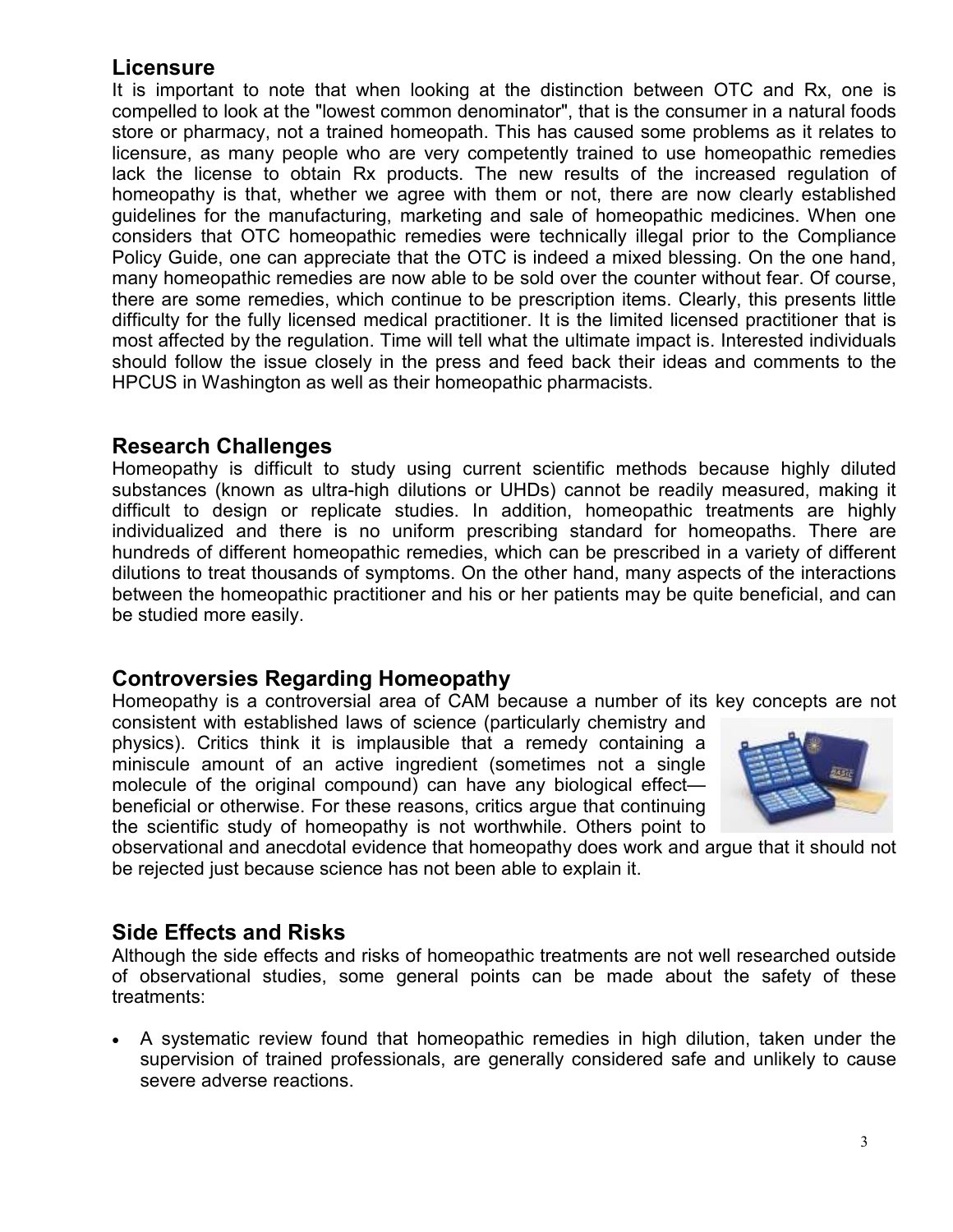- Liquid homeopathic remedies may contain alcohol. The FDA allows higher levels of alcohol in these remedies than it allows in conventional drugs. However, no adverse effects from alcohol levels have been reported to the FDA.
- Homeopaths expect some of their patients to experience homeopathic aggravation (a temporary worsening of existing symptoms after taking a homeopathic prescription). Researchers have not found much evidence of this reaction in clinical studies; however, research on homeopathic aggravations is scarce.
- Homeopathic remedies are not known to interfere with conventional drugs.

### **Licensing**

There are currently no uniform licensing or professional standards for the practice of homeopathy in the United States; the licensing of homeopaths varies from state to state. Usually, a homeopathic practitioner is licensed in a medical profession, such as conventional or osteopathic medicine. Homeopathy is also part of the medical education for naturopathy.

Licensure as a homeopathic physician is available only to medical doctors and doctors of osteopathic medicine in Arizona, Connecticut, and Nevada. Arizona and Nevada also license homeopathic assistants, who are allowed to perform medical services under the supervision of a homeopathic physician. Some states explicitly include homeopathy within the scope of practice of chiropractic, naturopathy, physical therapy, dentistry, nursing, and veterinary medicine.

### **If You Are Thinking About Using Homeopathy**

- Do not use homeopathy as a replacement for proven conventional care or to postpone seeing a doctor about a medical problem.
- Look for published research studies on homeopathy for the health condition you are interested in.
- If you are considering using homeopathy and decide to seek treatment from a homeopath, ask about the training and experience of the practitioner you are considering.



- Women who are pregnant or nursing, or people who are thinking of using homeopathy to treat a child, should consult their health care provider.
- Tell all your health care providers about any complementary and alternative practices you use. Give them a full picture of all you do to manage your health. This will ensure coordinated and safe care.

### **Does Medical Insurance Usually Cover Homeopathy?**

Insurance companies are more likely to cover homeopathy when the person providing the service is a licensed health care professional, such as an MD or DO who also practices homeopathy.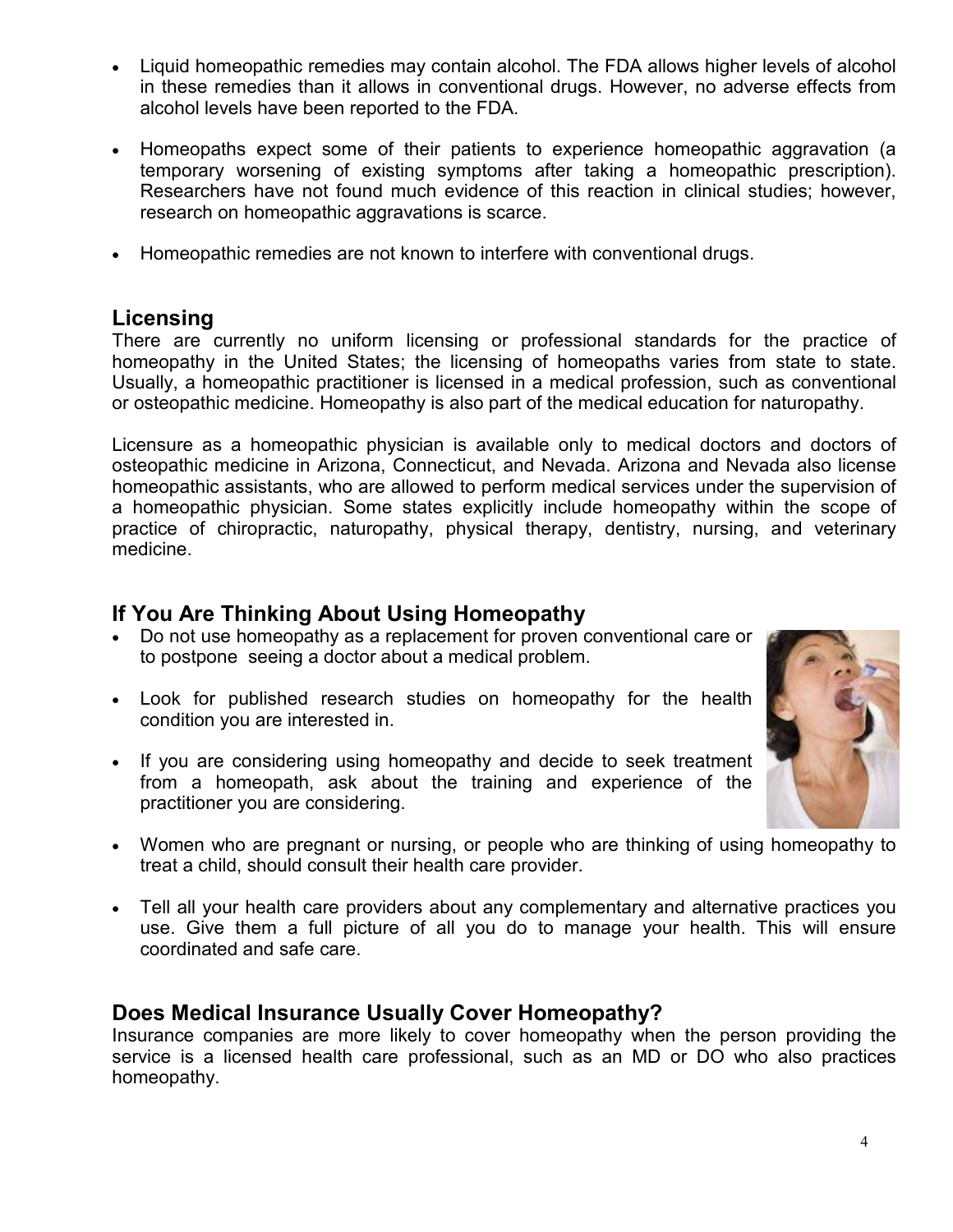### **Have any Side Effects or Complications Been Reported From the Use of Homeopathy?**



The FDA has learned of a few reports of illness associated with the use of homeopathic remedies. However, the FDA reviewed these reports and decided that the remedies were not likely to be the cause, because of the high dilutions.

Here is some general information that has been reported about risks and side effects in homeopathy:

- Homeopathic medicines in high dilutions, taken under the supervision of trained professionals, are considered safe and unlikely to cause severe adverse reactions.
- Some patients report feeling worse for a brief period of time after starting homeopathic remedies. Homeopaths interpret this as the body temporarily stimulating symptoms while it makes an effort to restore health.
- Liquid homeopathic remedies can contain alcohol and are permitted to have higher levels of alcohol than conventional drugs for adults. This may be of concern to some consumers. However, no adverse effects from the alcohol levels have been reported either to the FDA or in the scientific literature.
- Homeopathic remedies are not known to interfere with conventional drugs; however, if you are considering using homeopathic remedies, you should discuss this with your health care provider. If you have more than one provider, discuss it with each one.

As with all medicinal products, a person taking a homeopathic remedy is best advised to:

- Contact his health care provider if his symptoms continue unimproved for more than 5 days.
- Keep the remedy out of the reach of children.
- Consult a health care provider before using the product if the user is a woman who is pregnant or nursing a baby.

#### **What has Scientific Research Found out About Whether Homeopathy Works?**

This section summarizes results from (1) individual clinical trials (research studies in people) and (2) broad analyses of groups of clinical trials.

The results of individual, controlled clinical trials of homeopathy have been contradictory. In some trials, homeopathy appeared to be no more helpful than a placebo; in other studies, some benefits were seen that the researchers believed were greater than one would expect from a placebo.

5 Systematic reviews and meta-analyses take a broader look at collections of a set of results from clinical trials. In sum, systematic reviews have not found homeopathy to be a definitively proven treatment for any medical condition. Two groups of authors found some positive evidence in the groups of studies they examined, and they did not find this evidence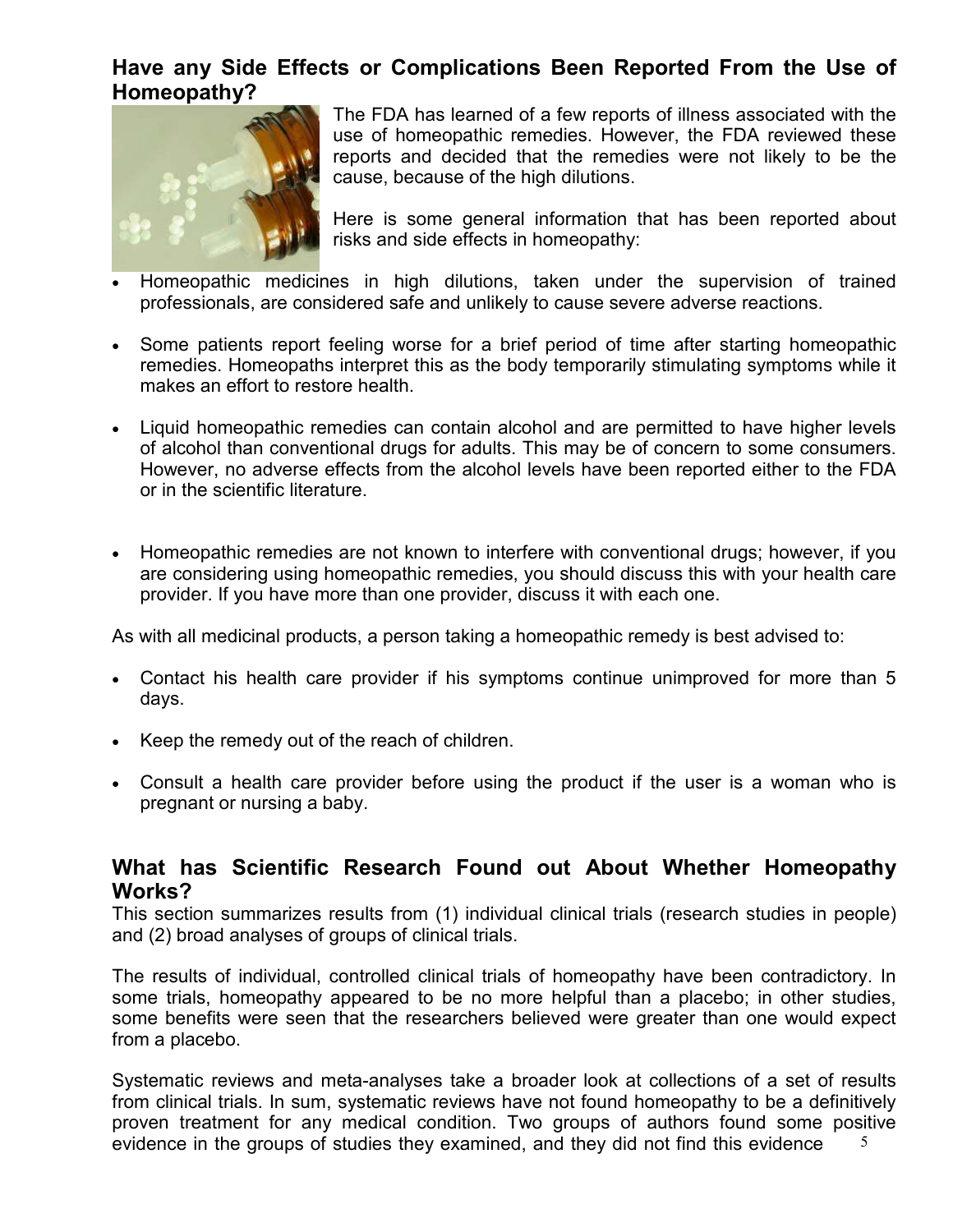to be explainable completely as placebo effects (a third group found 1 out of 16 trials to have some added effect relative to placebo). Each author or group of authors criticized the quality of evidence in the studies. Examples of problems they noted include weaknesses in design and/or reporting, choice of measuring techniques, small numbers of participants, and difficulties in replicating results. A common theme in the reviews of homeopathy trials is that because of these problems and others, it is difficult or impossible to draw firm conclusions about whether homeopathy is effective for any single clinical condition.

### **Are There Scientific Controversies Associated with Homeopathy?**



Yes. Homeopathy is an area of complementary and alternative medicine that has seen high levels of controversy and debate, largely because a number of its key concepts do not follow the laws of science (particularly chemistry and physics).

- It is debated how something that causes illness might also cure it.
- It has been questioned whether a remedy with a very tiny amount (perhaps not even one molecule)

of active ingredient could have a biological effect, beneficial or otherwise.

There has been some research studies published on the use of ultra-high dilutions (UHDs) of substances, diluted to levels compatible with those in homeopathy and shaken hard at each step of dilution. The results are claimed to involve phenomena at the molecular level and beyond, such as the structure of water, and waves and fields. Both laboratory research and clinical trials have been published. There have been mixed results in attempts to replicate them. Reviews have not found UHD results to be definitive or compelling.

There have been some studies that found effects of UHDs on isolated organs, plants, and animals. There has been controversy and debate about these findings as well.

- Effects in homeopathy might be due to the placebo or other non-specific effect.
- There are key questions about homeopathy that are yet to be subjected to studies that are well-designed--such as whether it actually works for some of the diseases or medical conditions for which it is used, and if so, how it might work.
- There is a point of view that homeopathy does work, but that modern scientific methods have not yet explained why. The failure of science to provide full explanations for all treatments is not unique to homeopathy.
- Some people feel that if homeopathy appears to be helpful and safe, then scientifically valid explanations or proofs of this alternative system of medicine are not necessary.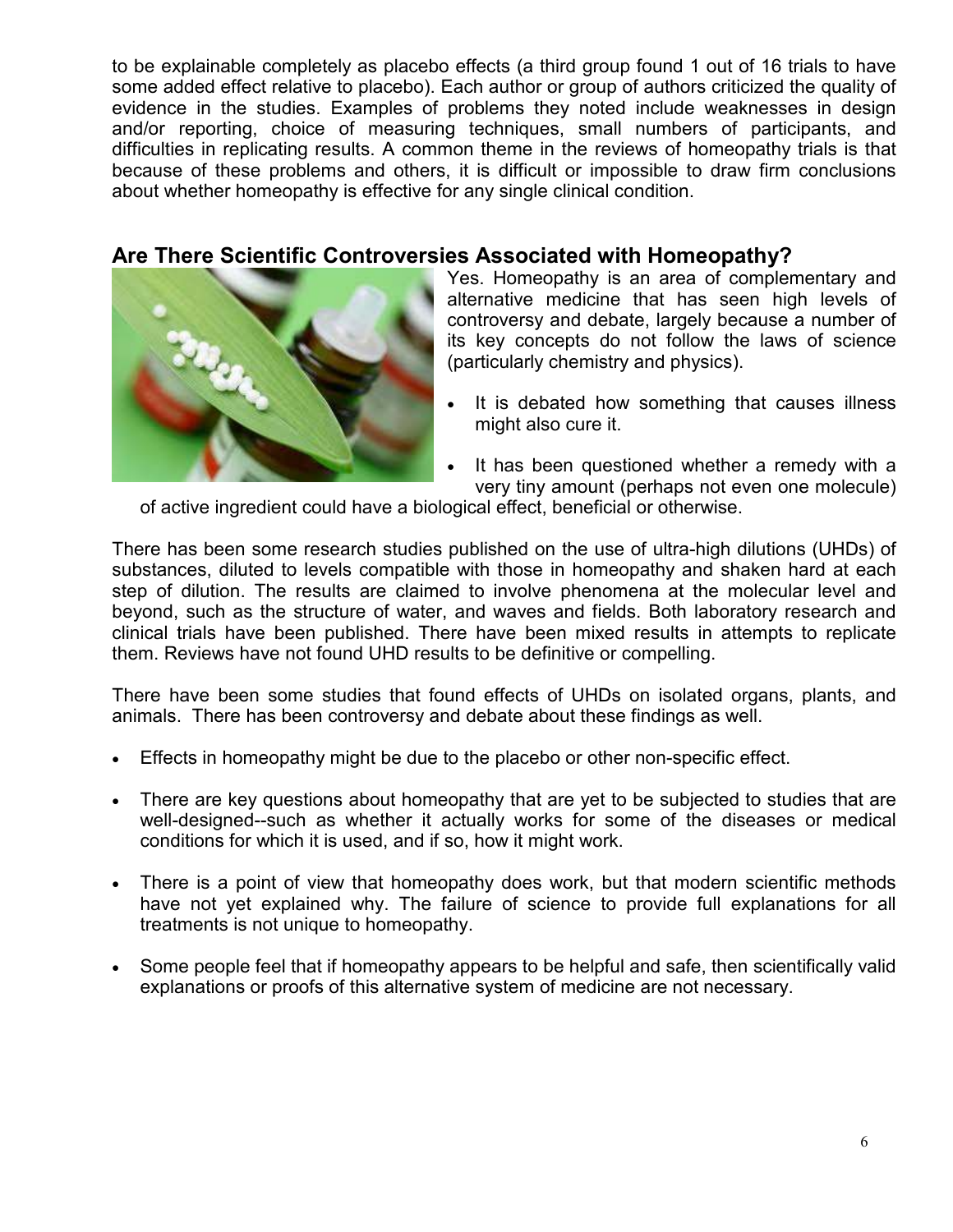# **What Kind of Training do Homeopathic Practitioners Receive?**

In European countries, training in homeopathy is usually pursued either as a primary



professional degree completed over 3 to 6 years or as postgraduate training for doctors. In the United States, training in homeopathy is offered through diploma programs, certificate programs, short courses, and correspondence courses. Also, homeopathic training is part of medical education in naturopathy. Most homeopathy in the United States is practiced along with another health care practice for which the practitioner is licensed, such as conventional medicine, naturopathy, chiropractic,

dentistry, acupuncture, or veterinary medicine (homeopathy is used to treat animals). Laws about what is required to practice homeopathy vary among states. Three states (Connecticut, Arizona, and Nevada) license medical doctors specifically for homeopathy.

#### **What do Homeopathic Practitioners do in Treating Patients?**

Typically, in homeopathy, patients have a lengthy first visit, during which the provider takes an in-depth assessment of the patient. This is used to guide the selection of one or more homeopathic remedies. During follow-up visits, patients report how they are responding to the remedy or remedies, which helps the practitioner make decisions about further treatment.